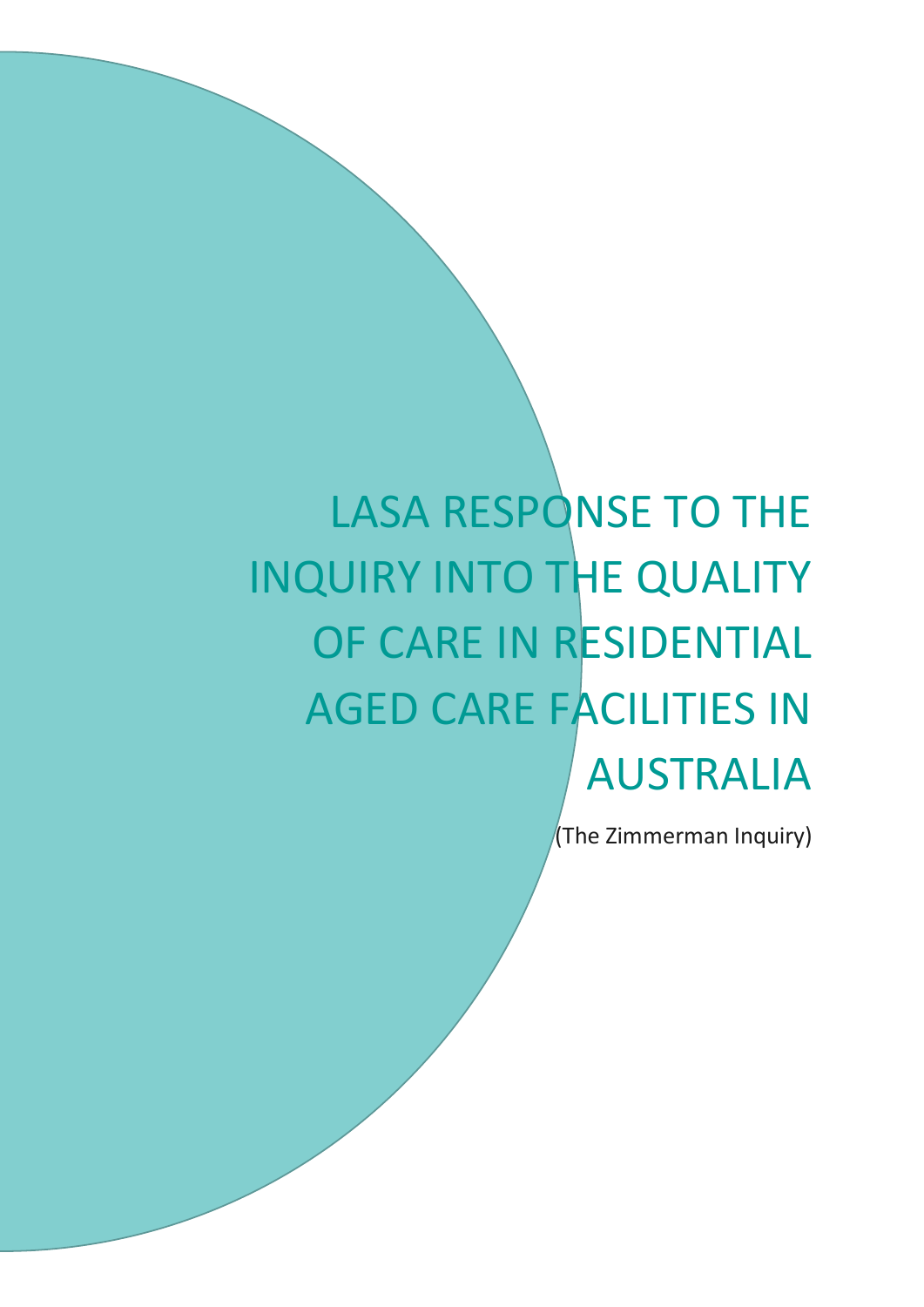# Leading Aged Services Australia

Leading Age Services Australia (LASA) is the national peak body representing and supporting providers of age services across residential care, home care and retirement living. Our purpose is to enable a high performing, respected and sustainable age services industry delivering affordable, accessible, quality care and services for older Australians. We represent our Members by advocating their views on issues of importance and we support our Members by providing information, services, training and events that enhance performance and sustainability.

LASA's membership base is made up of organisations providing care, support, services and accommodation to older Australians. Our Members include private, not-for-profit, faith-based and government operated organisations providing age services across residential aged care, home care and retirement living. 57% are not-for-profit, 33% are for-profit providers and 10% of our Members are government providers. Our diverse membership base provides LASA with the ability to speak with credibility and authority on issues of importance to older Australians and the age services industry.

# **Contents**

| 1.                          | Introduction<br>2. High level observations |                                                       | Page 3  |
|-----------------------------|--------------------------------------------|-------------------------------------------------------|---------|
|                             |                                            |                                                       | Page 4  |
|                             | 3. Term of Reference Part 1                |                                                       | Page 6  |
|                             | 3.1                                        | Mistreatment of residents                             | Page 6  |
|                             | $3.2^{\circ}$                              | Reporting and whistle-blowers                         | Page 10 |
| 4. Term of Reference Part 2 |                                            |                                                       | Page 12 |
|                             | 4.1                                        | Accreditation                                         | Page 12 |
|                             | 4.2                                        | Complaints                                            | Page 13 |
|                             | 4.3                                        | Charter of care recipient rights and responsibilities | Page 14 |
|                             |                                            | 5. Term of Reference Part 3                           | Page 16 |

Appendix 1 – LASA's Carnell Paterson submission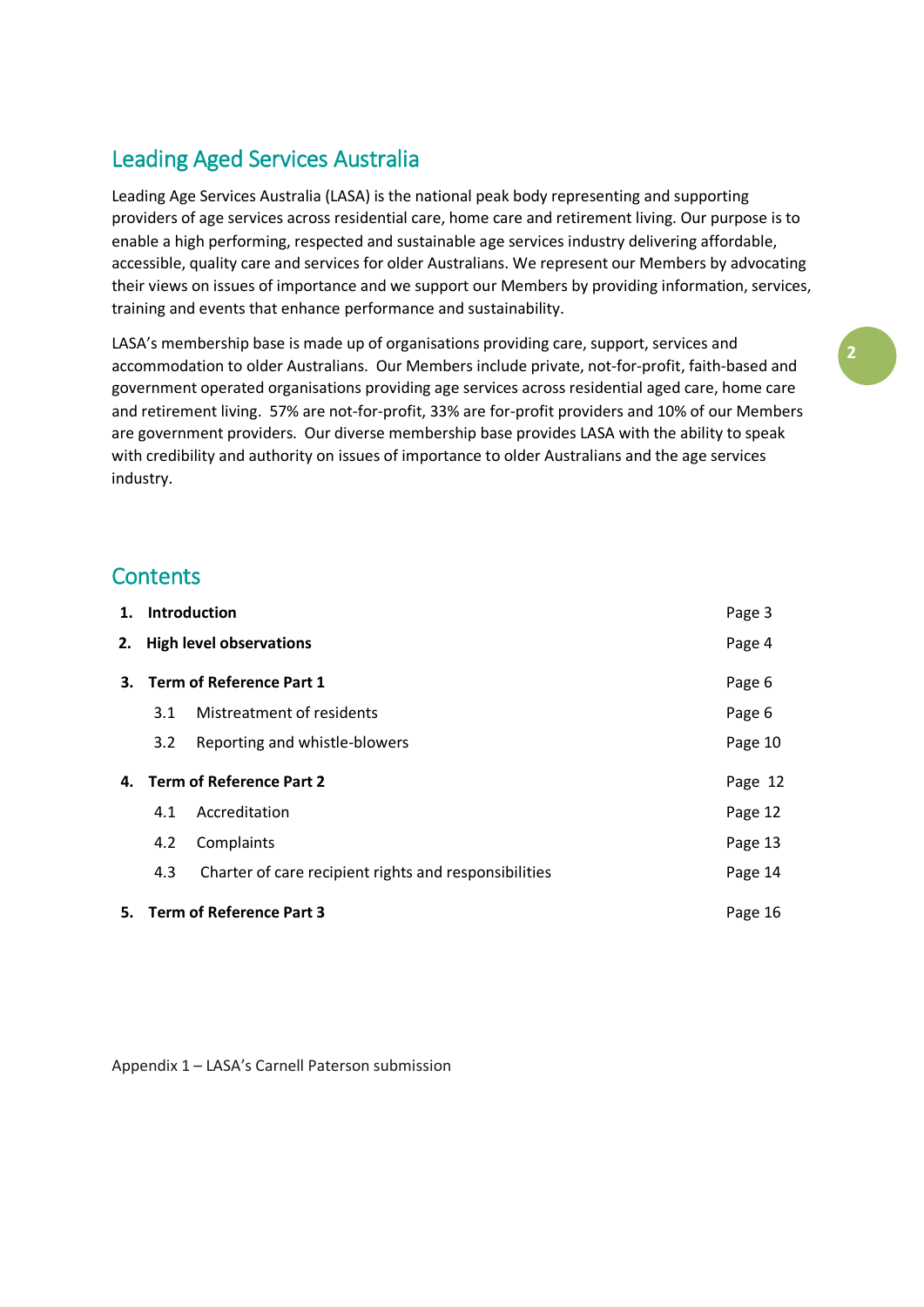# 1. Introduction

LASA's stated purpose is to enable a high performing, respected and sustainable age services industry, delivering accessible, affordable, quality care and services for all older Australians.

In Australia's age services industry quality and safety are not negotiable. Care recipients and their families, alongside providers of age services and the wider Australian community, demand robust, effective, and equitable quality systems and processes. This is fundamental to ensuring confidence in Australia's aged care system.

The Terms of Reference for the Standing Committee on Health, Aged Care and Sport's Inquiry into the Quality of Care in Residential Aged Care Facilities in Australia (Zimmerman Inquiry) are to inquire and report on:

- 1. The incidence of all mistreatment of residents in residential aged care facilities and associated reporting and response mechanisms, including the treatment of whistle blowers;
- 2. The effectiveness of the Australian Aged Care Quality Agency, the Aged Care Complaints Commission, and the *Charter of Care Recipients' Rights and Responsibilities* in ensuring adequate consumer protection in residential aged care; and
- 3. The adequacy of consumer protection arrangements for aged care residents who do not have family, friends or other representatives to help them exercise choice and their rights in care.

This new Inquiry duplicates prior work, especially the Carnell Paterson Inquiry and Report.

#### A Member said:

*"The latest inquiry is a duplication of several of the previous inquiries and will become another dust collector. The federal government is reminding the industry at every opportunity that there is no more money for the sector. However, they can find money to conduct enquiries, contract high cost consultants and undertake traveling road shows to collect data, but then cry poor when it is time to stump up the funding for the industry".*

LASA has already made submissions to the Carnell Paterson Inquiry including a response to its recommendations which is provided as an attachment. In addition, LASA made a submission to the Senate inquiry into aged care quality assessment and accreditation (Xenophon Inquiry) which has not yet reported. The Australian Law Reform Commission (ALRC) made recommendations in 2016 to combat elder abuse that LASA has reviewed, including to inform its Carnell Paterson Report response.

LASA notes that the Commonwealth Government has said that the Carnell Paterson recommendations will be considered alongside other reform proposals (e.g. the Tune Report), with linkages to the 2018-19 Budget. LASA is unsure of how the outcome of this new Inquiry will be handled by the Government.

LASA notes that workforce reform directions are an essential part of the quality assurance picture and LASA has been closely involved with the work of the new Aged Care Workforce Strategy Taskforce. LASA will be making submissions on options for workforce reform in 2018 and these directions should be part of the overall quality agenda for aged care.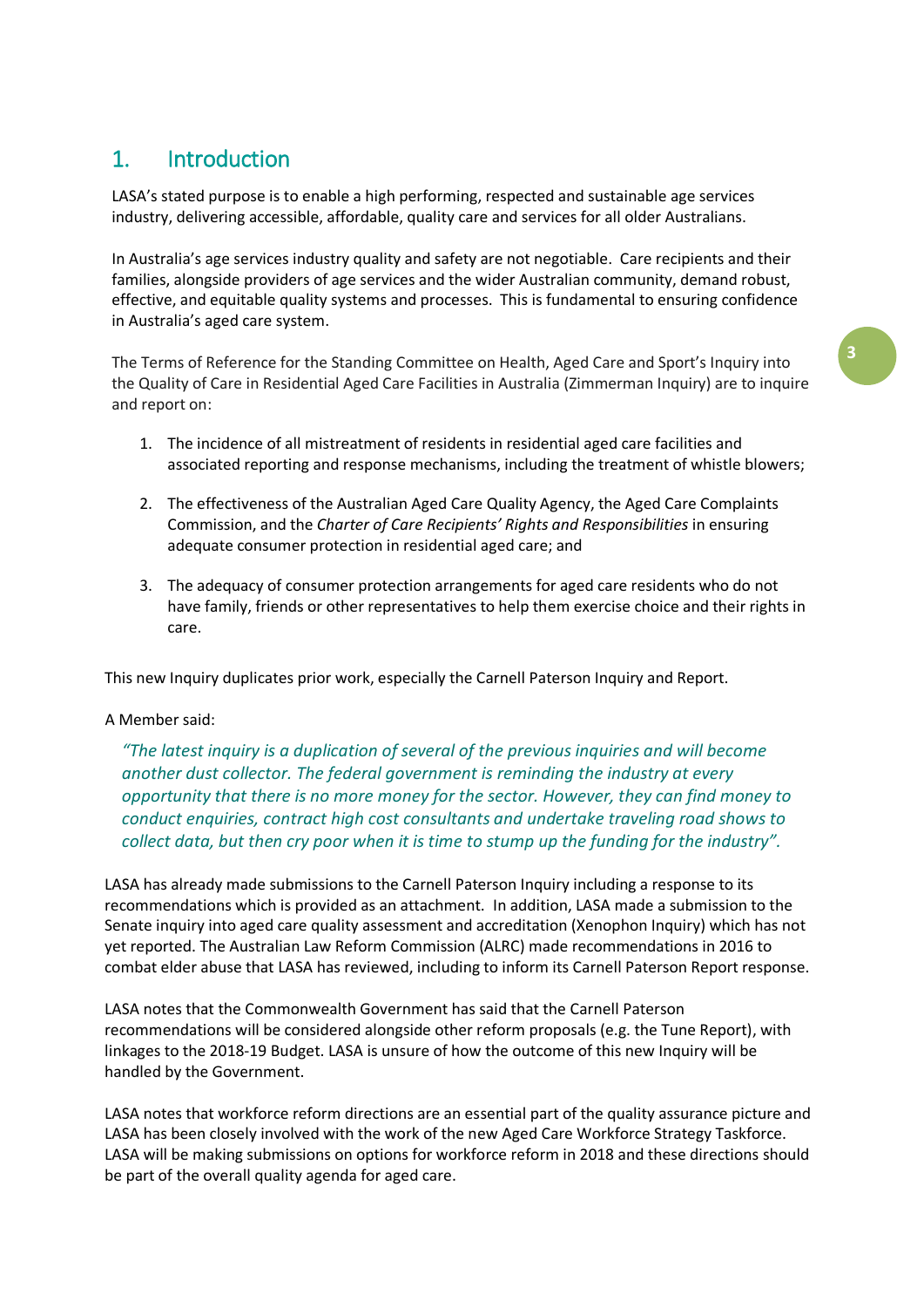So far, our Members have identified these issues as important for workforce reform, and hence quality outcomes:

- Improvements to workforce training: work with the training sector from VET through to universities to lift standards. Refocus the taught nursing model from clinical to 'ageing well'.
- Improving the image of the aged care sector: a possible marketing campaign, with further support for essential positive cultural features - focusing on meaningful work in aged care, highlighting relationship-based models of care, scope of roles and opportunities available.
- Improved funding to reward workforce skills: avenues for generating additional revenue need to be developed as a priority, including revised consumer contributions, and increasing government funding through a variety of levers.
- Flexible Industrial Relations Instruments: key to delivering Consumer Directed Care.
- Improvements to IT literacy skills: a skills acquisition issue.

# 2. High level observations

LASA understands the context for the various inquiries into aged care, in particular, the incident, at the Oakden Older Persons Mental Health Facility in South Australia. However, our Members have some high-level observations that further illuminate the context for review.

Providers of age services work diligently to care for and support older Australians and their families, during what can be very difficult times in their lives. This is done with the compassion and professionalism that you would expect in a world class, age services system.

Notwithstanding this, no system is perfect and there are times when things do not go as planned. There are occasions where the care and support provided has fallen short of expectations. However, the number of these instances are isolated. For example, the Aged Care Complaints Commissioner recently reported that of the 1.3 million older Australians who received aged care services last year, there were a total of 4,700 complaints. That is less than half of one percent. And of the 4,700 complaints received – around 3,500 related to residential aged care. This represents less than 2% of the older Australians in residential aged care.

Older Australians and their families need to feel assured they are receiving quality care and services that meet stringent national standards of quality and safety. Despite the relatively low numbers of complaints it is important to acknowledge issues when they arise, and it is equally important to recognise that adverse incidents are unfortunate and unacceptable. Our Members acknowledge the significant trauma that residents and their families felt and continue to feel because of the failures at Oakden. However, the Oakden situation is not indicative of our industry overall.

There is a shared interest across older Australians and their families, age services providers, and government policy makers and regulators, in ensuring Australia's age services system is safe, fair and sustainable. This provides a platform for the collaboration that will be needed to translate findings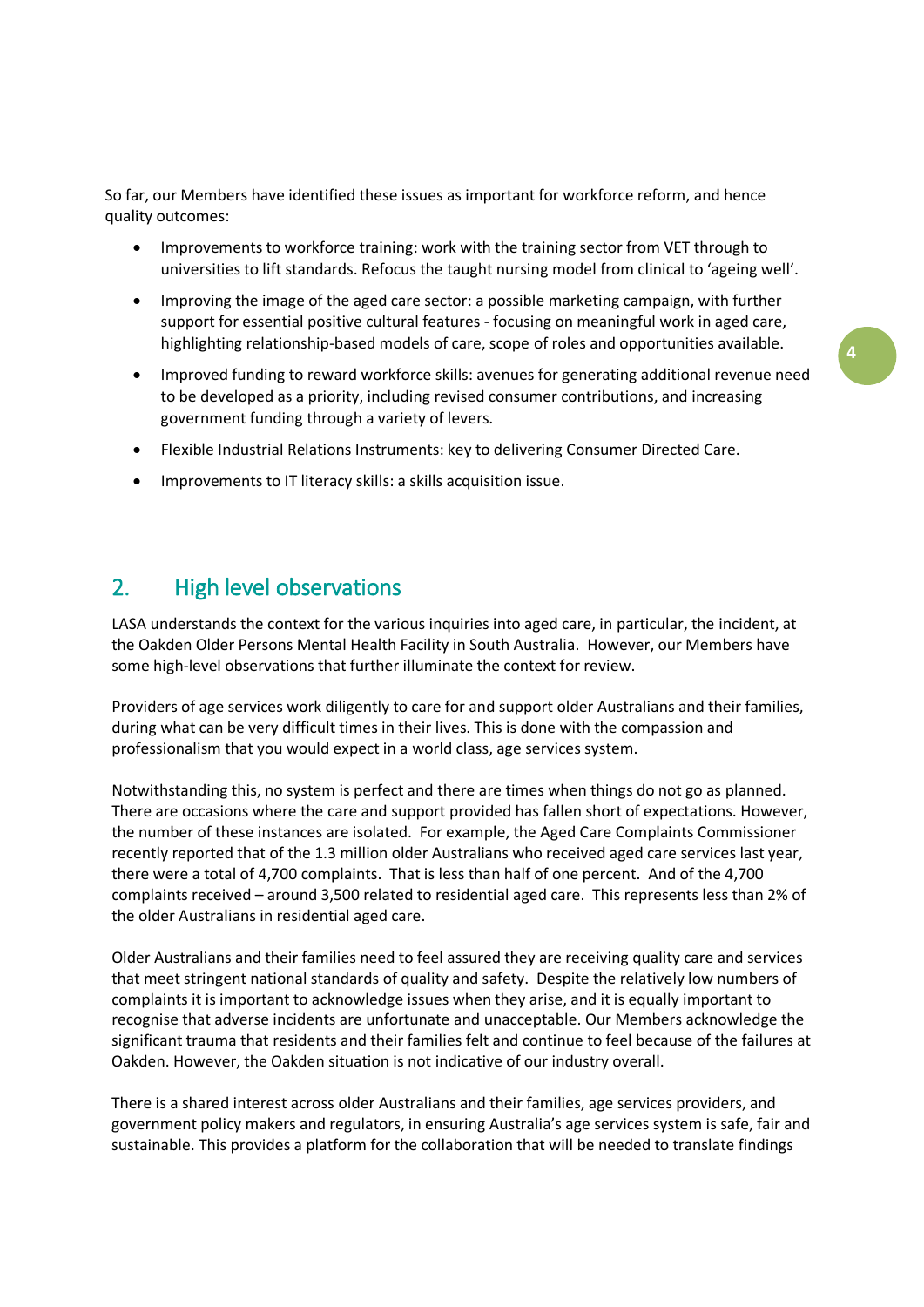and recommendations into appropriate actions and outcomes that will address any identified shortcomings and contribute to continuous improvement and community confidence.

LASA asks that the Inquiry considers the following perspectives in making recommendations in support of quality residential aged care:

- The Oakden older persons mental health facility was a purpose-built, mental health facility for older people experiencing significant mental health issues. It is not a residential aged care facility. As such, residential aged care accreditation for this facility would appear to be inappropriate.
- The Government has faced poor performance from its own regulatory bodies who all had ability to deal with the issues found at Oakden. Ensuring Government agencies perform their role satisfactorily is a key part of ensuring safety and quality in residential aged care.
- In the Oakden case, many providers in our industry specifically question the role of the Australian Aged Care Quality Agency (AACQA) in the failures and abuses identified. The performance of the AACQA's assessors and internal systems and processes requires further examination. The second part of the Terms of Reference for this Inquiry appears to acknowledge this.
- Similarly, as the owner and operator of the Oakden Facility, the South Australian Government should be held accountable for the abuses revealed, in the same way as any other operators would be held accountable for such issues.

In framing a way forward, LASA proposes that any changes should be:

- carefully designed, consistent with the underpinning principles of the reform agenda and acknowledging both the Aged Care Sector Committee's 'roadmap' and the National Aged Care Alliance (NACA) 'blueprint'
- considered alongside work currently underway with regards to the Single Quality Framework, quality indicators, and consumer reporting initiatives
- rigorously assessed with regards to intent, cost, logistics and regulatory impact for providers/consumers/governments.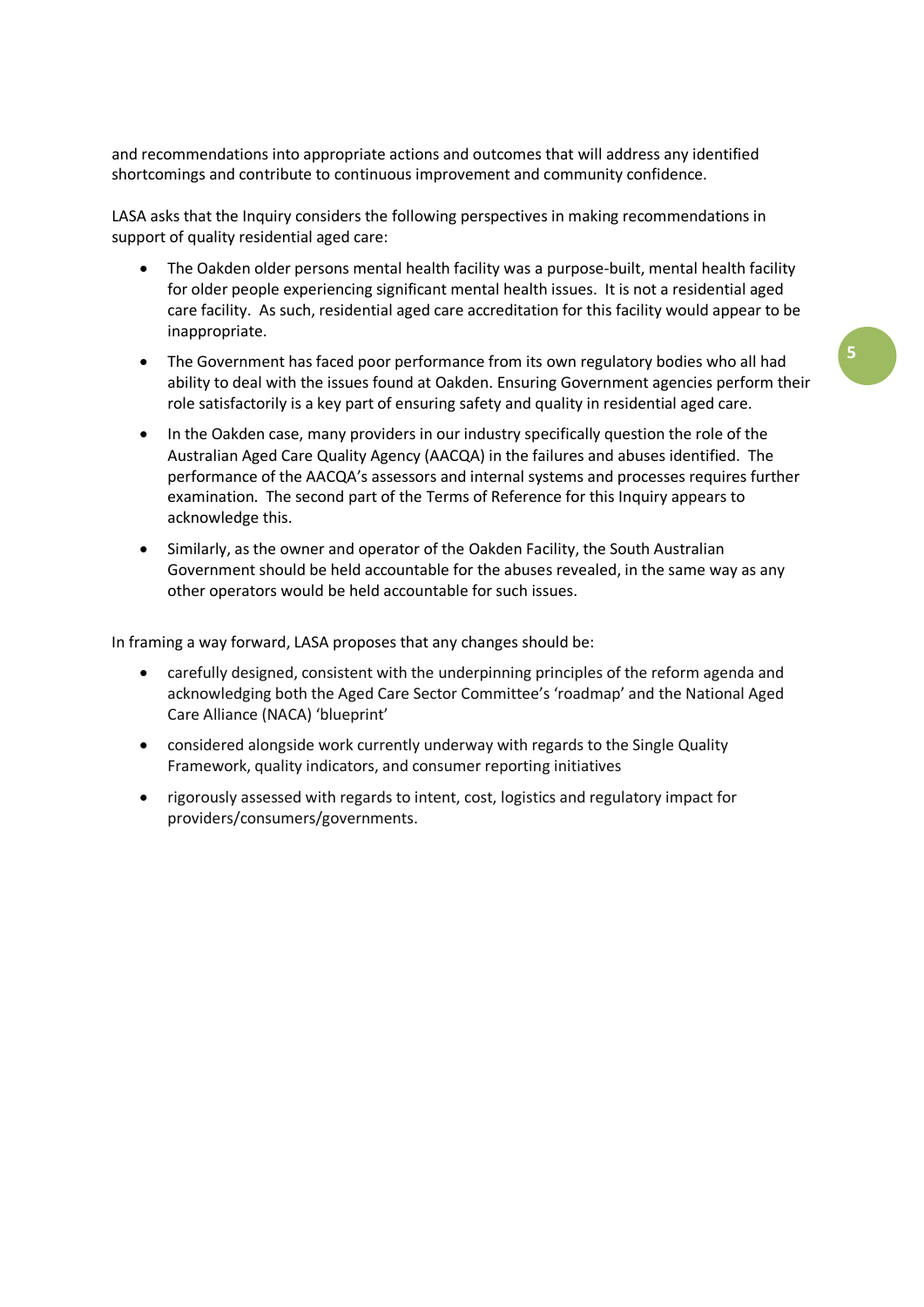# 3. Term of Reference Part 1

*The incidence of all mistreatment of residents in residential aged care facilities and associated reporting and response mechanisms, including the treatment of whistle blowers*

## **3.1 Mistreatment of residents**

This term of reference appears to be exploring the degree to which mistreatment occurs in residential aged care facilities and how it is reported and acted upon.

Our Members note that the strong regulation of aged care quickly identifies and addresses the mistreatment of residents in residential aged care. While there are instances where systems break down and mistreatment and abuse occurs, this is generally by exception.

Mistreatment is prevented and addressed early through mandatory staff training, having multiple options for people to speak up and make complaints, and ensuring families, residents and staff are not punished for speaking up. Providing this environment is required by legislation and it occurs in practice through strong leadership. When systemic mistreatment in residential aged care facilities happens, it is almost always accompanied by a breakdown in leadership and organisational culture.

An unregulated area where mistreatment can occur is when residents are on leave from facilities and are in the care of their families. Anecdotally, we know of instances where residents have returned from leave with significant bruising or with altered mood states indicating something negative has occurred. Financial abuse of people in residential aged care by family members also occurs, and there is a high risk of this issue escalating in the future.

The frequency and nature of reporting on issues by residents, families and staff rely on the environment in the residential care home, and leadership, as noted above. This is determined by the Board and senior management. Other factors include the health literacy of consumers and their advocates, their appreciation of a communal setting, and the circumstances under which providers are expected to operate.

Members note that some external commentators on residential aged care matters, are not aware of the operating realities of residential care facilities.

## One Member notes:

*"At our facility, 80% of residents have dementia. Over 50% require assistance with eating. This takes time because residents forget they have already eaten and come back for more, or they cannot eat properly and need close and prolonged attention. Others wander off during meal times and need to be retrieved. It is not unusual for four staff to shower and dress some residents. Staff are subjected to unpredictable bursts of anger and frustration during which they are hit, bitten and scratched. Visitors may seek immediate attention for their resident which cannot be accommodated if staff are already attending to others who cannot be left because, for example, they are being toileted. Challenging behaviours of one resident may set off challenging behaviours in others which takes time to quell".*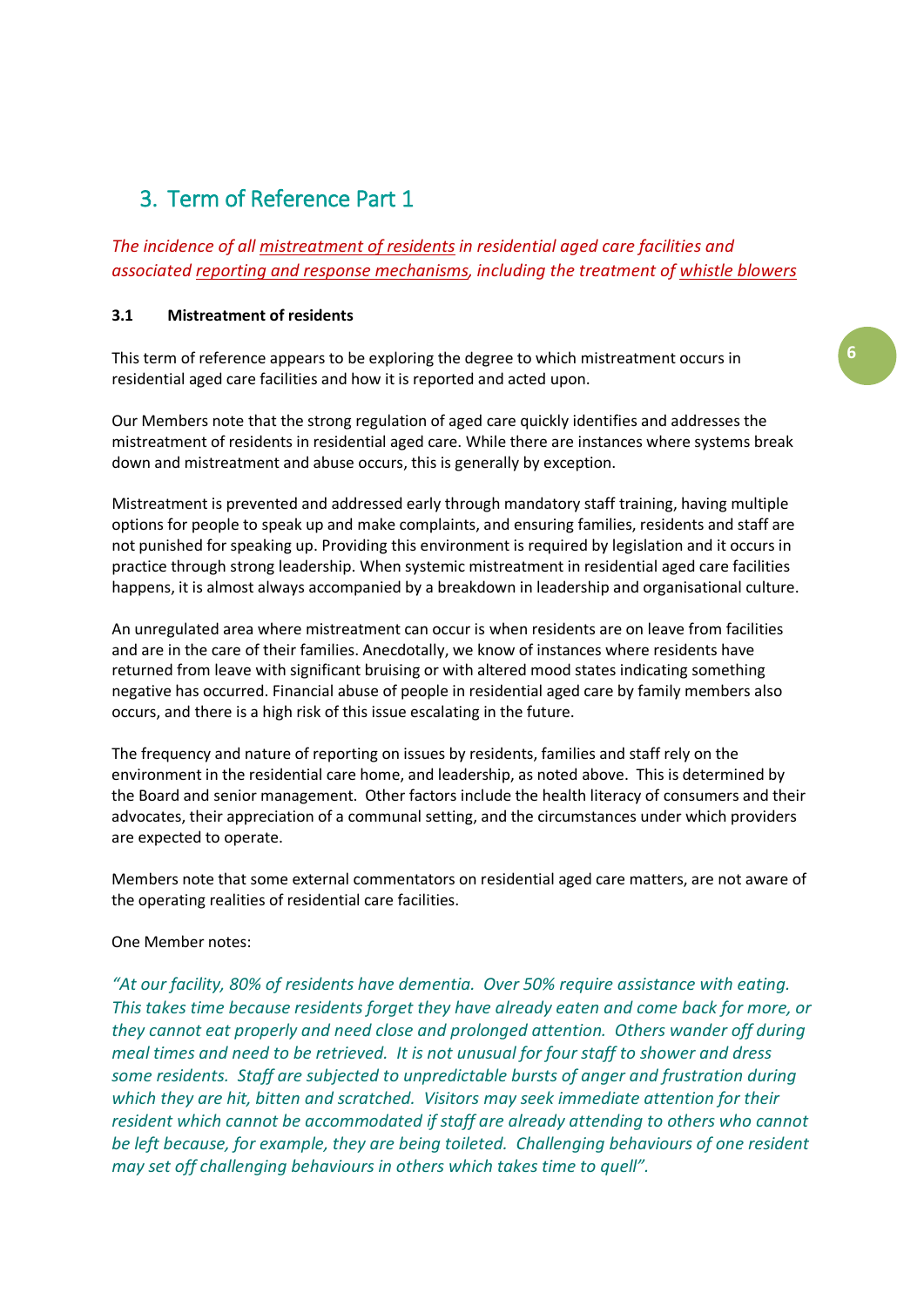The Aged Care Funding Instrument (ACFI) prioritises funding towards complex care needs and assistance with activities of daily living (ADL), rather than responding to behaviours. Yet interventions in relation to dementia and its associated behaviours are the most time consuming. This means that funding is inadequate given the resources actually required to care for people with dementia who need minimal assistance with ADLs or complex care. This risks such consumers not being considered for admission to residential care.

Some Members are employing new models of care in support of better quality care e.g. households of 15 residents supported by a stable staff. This example is a social, rather than only medicallyfocused, model of care in which relationships, companionship and decision making are encouraged between staff and residents and families. Concerns are freely expressed and quickly acted upon. Members also note that the situation is more complex with residents from a non-English speaking background. Culturally appropriate care is essential to the health and social/spiritual wellbeing of the individual. The absence of these factors can lead to challenging behaviors in residents (who may or may not have dementia), misdiagnosis, involuntary isolation and care that is misdirected or superficial because of communication difficulties.

Migrants and refugees coming to Australia from the 1980s are now entering aged care. Many carry trauma from their home countries which will affect their mental health and behaviours in old age. Again, this is an area where ACFI is inadequate, which can lead to service and outcome issues.

Members also observed:

*"Every day across Australia there are numerous interactions between aged care employees and residents at residential aged care facilities and the majority of these interactions will present no problems. There will be an issue with a small minority and this is to be expected in any service system."*

*"The accreditation process is can be loose, leaving too much open for interpretation. Stronger language could be used to describe outcomes e.g. will, must, ensure etc".*

*"Aged care has far too many agencies governing its operations and it needs to be streamlined. This is starting to happen. Agencies need to be aware of what each is doing and understand each other's roles".*

The inquiry needs to look at any specific issues that require attention for the industry generally. As noted, Oakden was a special circumstance and issues there do not translate directly to residential aged care generally.

One reference point is the Australian Law Reform Commission (ALRC) report. It suggests three main areas of reasoning concerning the 'under reporting' of elder abuse by health professionals: (i) lack of education, (ii) subtlety of abuse and (iii) the thought of breaching privacy laws of the older person.

Some issues in aged care will not relate to intended mistreatment but will instead relate to quality of care issues, which may link to limitations in resources, capabilities and/or guidance. This should be recognized by the Inquiry.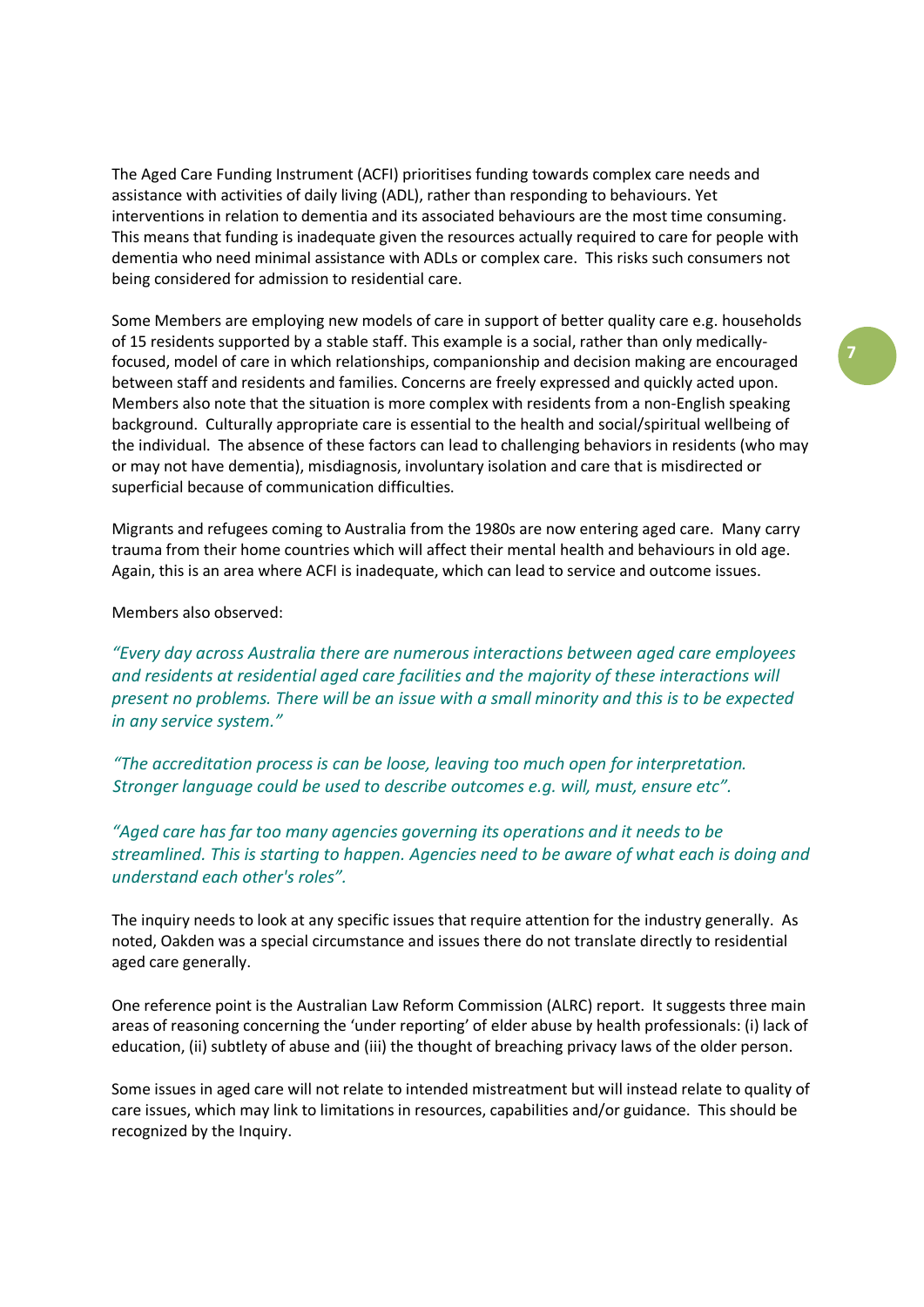Work by **a** research team from Monash University (led by Professor Ibrahim) included 104 recommendations for preventing deaths in residential aged care.**[1](#page-7-0)** For instance, this made the observation regarding the risk of choking, that there is no single standardized approach to screening for dysphagia (swallowing difficulties) in Australia – a reliable assessment tool could be helpful. This work also recommended national standards in support of preventing resident to resident aggression.

The ALRC (page 339 [11.10]) supports a 'National Plan for training', incorporating clinical guidelines i.e. risk factors, signs and symptoms of abuse and guidance of management. Enhanced training is one key approach to ensuring on-going quality of care and this aligns with LASA Member observations on workforce reform contained in Section 1.

An improved national approach to training could make use of updated tool kits (easy to read, easy to implement, and inclusive of safety planning and referrals). The family violence GP toolkit prepared by Women's Legal Service NSW is an illustrative example of how information can be made readily available to service providers.

An improved national approach to training should integrate with Australian Privacy Principles, particularly the sections dealing with "secondary purpose exception", explaining that in some circumstances health professionals are able to discuss or confer regarding an older person's situation to assist in identifying elder abuse. Health professionals are authorised under law" under serious threat exception" to report abuse without the consent of the person. Under the *My Health Records Act 2012* (Commonwealth), a health professional may disclose information in a healthcare recipient's health record if it is 'necessary to lessen or prevent a serious threat to an individual's life, health or safety', and it would be unreasonable or impracticable to gain the health care recipient's consent.

The national approach needs to build on existing training, and be focused on providing health professionals with the tools to identify elder abuse, and information on appropriate referral pathways (this is already in the Certificate III Individual Support - Ageing Stream), but there are inconsistencies delivered through various Registered Training Organisations.

LASA is making a number of recommendations on improved aged care sector workforce training, linked to national capability sets, as part of the submission it will make to the Aged Care Workforce Strategy Taskforce.

<span id="page-7-0"></span> <sup>1</sup> [https://www.australianageingagenda.com.au/2017/12/13/facilities-advised-reduce-residents-risk](https://www.australianageingagenda.com.au/2017/12/13/facilities-advised-reduce-residents-risk-preventable-death/)[preventable-death/](https://www.australianageingagenda.com.au/2017/12/13/facilities-advised-reduce-residents-risk-preventable-death/)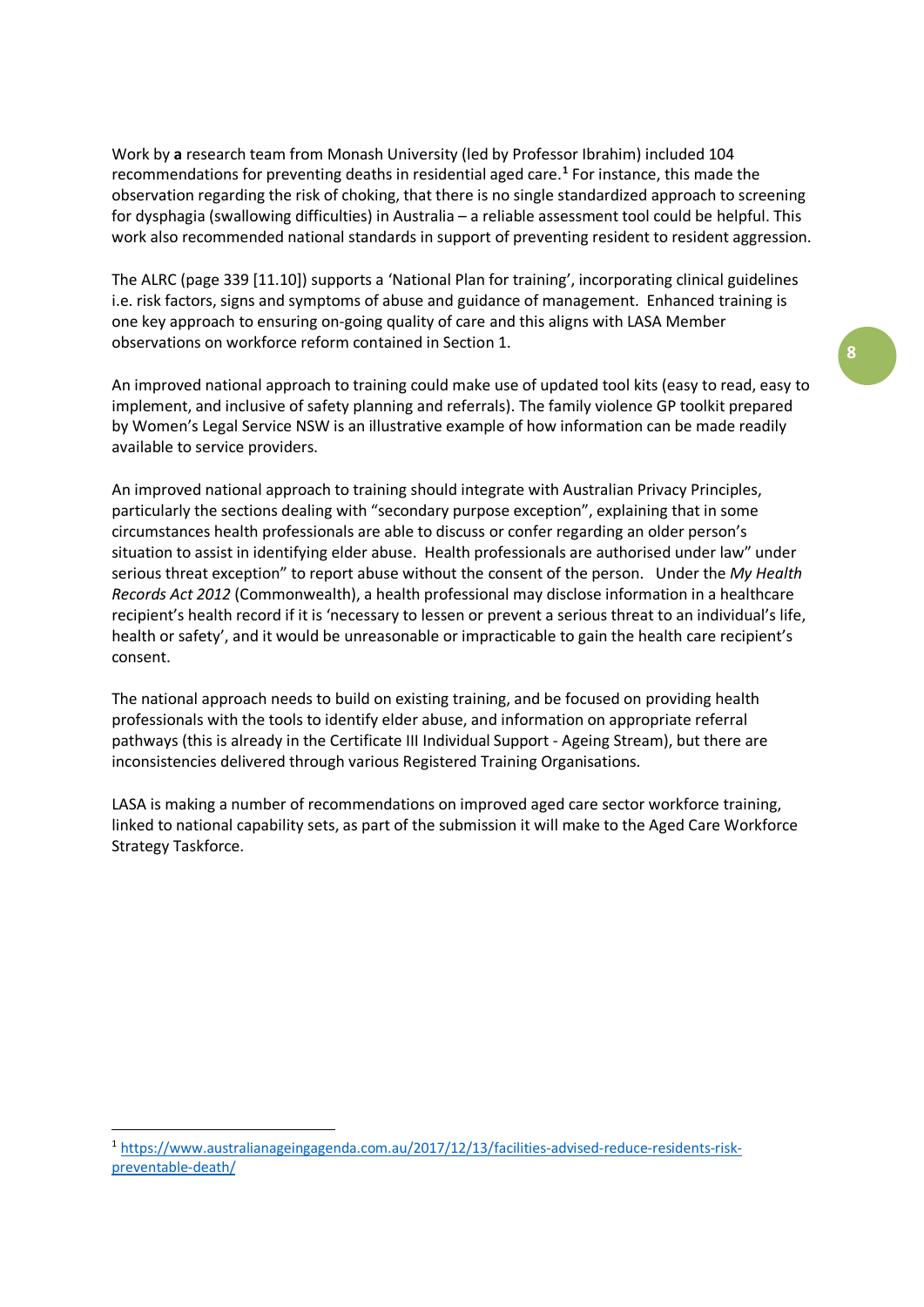In LASA's 2018-19 pre-Budget submission, Recommendation 15 covers workforce and training issues that are also relevant:

#### **LASA 2018-19 Pre-Budget submission - Recommendation 15**

Given that the Commonwealth Government will respond to the Aged Care Workforce Strategy Taskforce later in 2018, it should make a budget provision to provide funding for this response.

A key focus should be ensuring that knowledge and skills acquired are both relevant and applicable to the changing age services environment, providing work-ready staff, whilst also promoting age services as a profession.

As part of this funding provision, the Government should reserve funds for:

- i. Review of the barriers to skills development given different State-based approaches and develop and fund a strategy for a more consistent national approach to ensuring the right workforce for the aged care sector - this should include national funds for national aged care provider peak bodies to pilot the best options to nationally consistent training, in line with (ii) and (iii) below.
- ii. Development, in partnership with the sector, of an aged care capability framework (with possible common ground with a disability sector capability framework) to underpin role design and skills acquisition in the aged care sector – this should cover nursing, allied health, management, care and other support staff working in aged care.
- iii. In line with (i), establishing training subsidies for trial traineeships for aged care workers across a number of key aged care sector roles and skills e.g. dementia care, IT (linked to the capability framework) – these traineeships could be delivered through LASA's RTO.
- iv. Sector led work to ensure that the capability framework and traineeships are suitably linked to the Single Aged Care Quality Framework (LASA, including its RTO, could contribute to this).
- v. The aged care sector to work with universities to refocus current nursing education to provide specific aged care nursing streams which include a focus on ageing well.
- vi. Improving the image of the aged care sector via a possible marketing campaign, with further support for essential positive cultural features - focusing on meaningful work in aged care, highlighting relationship-based models of care, scope of roles and opportunities available.
- vii. Improved rewards for quality workforce skills aligned with the capability framework.
- viii. Supporting identification and implementation of more effective industrial instruments that include more flexible work practices and provisions to attract future workers to the aged care sector.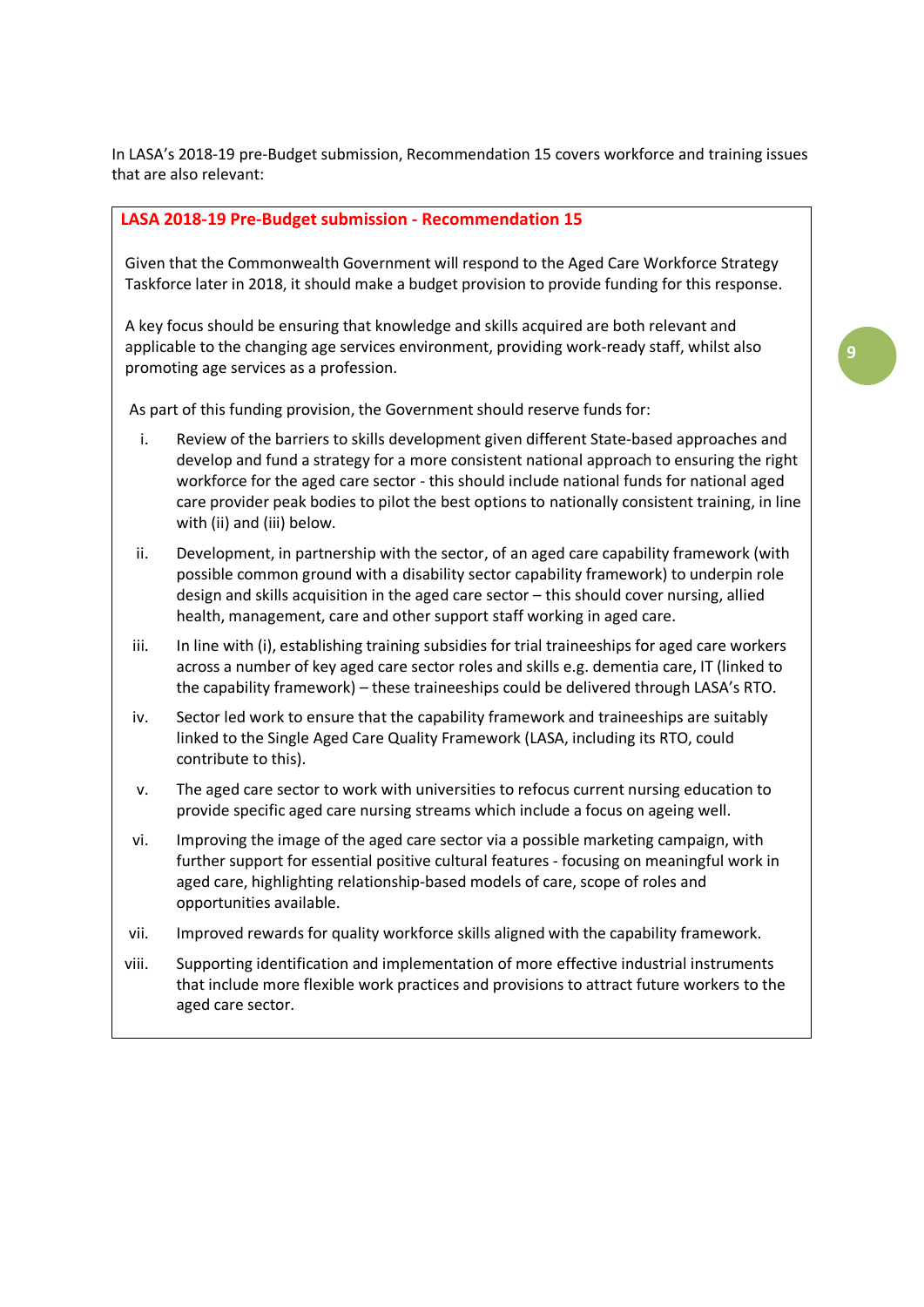LASA supports a multi-disciplined approach to ensure that there are timely and effective responses to elder abuse. This could be supported by exploring the adoption of a health-justice partnership strengthening the bonds between legal, ethical and clinical approaches to elder abuse.

Supporting an integrated care model which incorporates legal perspectives into aged care practice may reduce the number of separate appointments and interactions required to seek assistance.

#### **3.2 Reporting and whistleblowers**

Whistleblowing is recognised as a legitimate form of action in a democratic society. However, a difficulty in dealing with protected disclosures involves protecting whistleblowers (or people otherwise associated with their disclosures) against detrimental action. Worldwide experience has clearly shown that being a whistleblower is not easy. Making such disclosures may be seen as disloyalty to, or even an attack on, the employer and colleagues. These realities need to be dealt with in any whistleblower system, but Australia is an advanced democracy in this context.

#### A Member says:

## *"We believe there is existing legislation that provides protection for whistle blowers and aged care should easily fit under existing umbrellas. We don't need another system".*

Importantly, the role of whistleblowers, should not be overstated in the overall system of quality assurance for aged care. In a well-designed system, adverse incidents are minimized and the handling of any adverse incidents that do occur is effective and efficient, so that the number of situations where a whistleblower may need to take action are very small. While better whistleblowing provisions may have assisted in the case of the Oakden incidents, it is not clear that this is an issue generally for residential aged care.

*The Aged Care Amendment (Security & Protection) Act [2](#page-9-0)007 (Commonwealth)<sup>2</sup> made some* important amendments to the *Aged Care Act 1997* providing for compulsory reporting of 'reportable assaults', protection for providers of aged care services and their staff who report such incidents and the establishment of the Aged Care Commissioner.

In recommendation 11-6 the ALRC proposes that, to provide a further safeguard relating to the suitability of people working in aged care, unregistered aged care workers who provide personal care should be subject to state and territory legislation giving effect to the National Code of Conduct for Health Care Workers. A National Code of Conduct for Health Care Workers was developed in 2015 by COAG<sup>[3](#page-9-1)</sup> and was planned to take effect at State level by the end of 2017 (Western Australia is consulting on this now<sup>[4](#page-9-2)</sup>). New South Wales, South Australia and Queensland already had statutory codes of conduct or similar in place, which were used as the basis for developing the national code.

<span id="page-9-1"></span><span id="page-9-0"></span> <sup>2</sup> <https://www.legislation.gov.au/Details/C2007A00051>

<sup>3</sup> <https://www.coaghealthcouncil.gov.au/NationalCodeOfConductForHealthCareWorkers>

[https://www.australianageingagenda.com.au/2016/06/08/new-code-of-conduct-covering-aged-care-workers](https://www.australianageingagenda.com.au/2016/06/08/new-code-of-conduct-covering-aged-care-workers-what-you-need-to-know/)[what-you-need-to-know/](https://www.australianageingagenda.com.au/2016/06/08/new-code-of-conduct-covering-aged-care-workers-what-you-need-to-know/)

<span id="page-9-2"></span><sup>4</sup> <https://www.hadsco.wa.gov.au/codeofconduct/>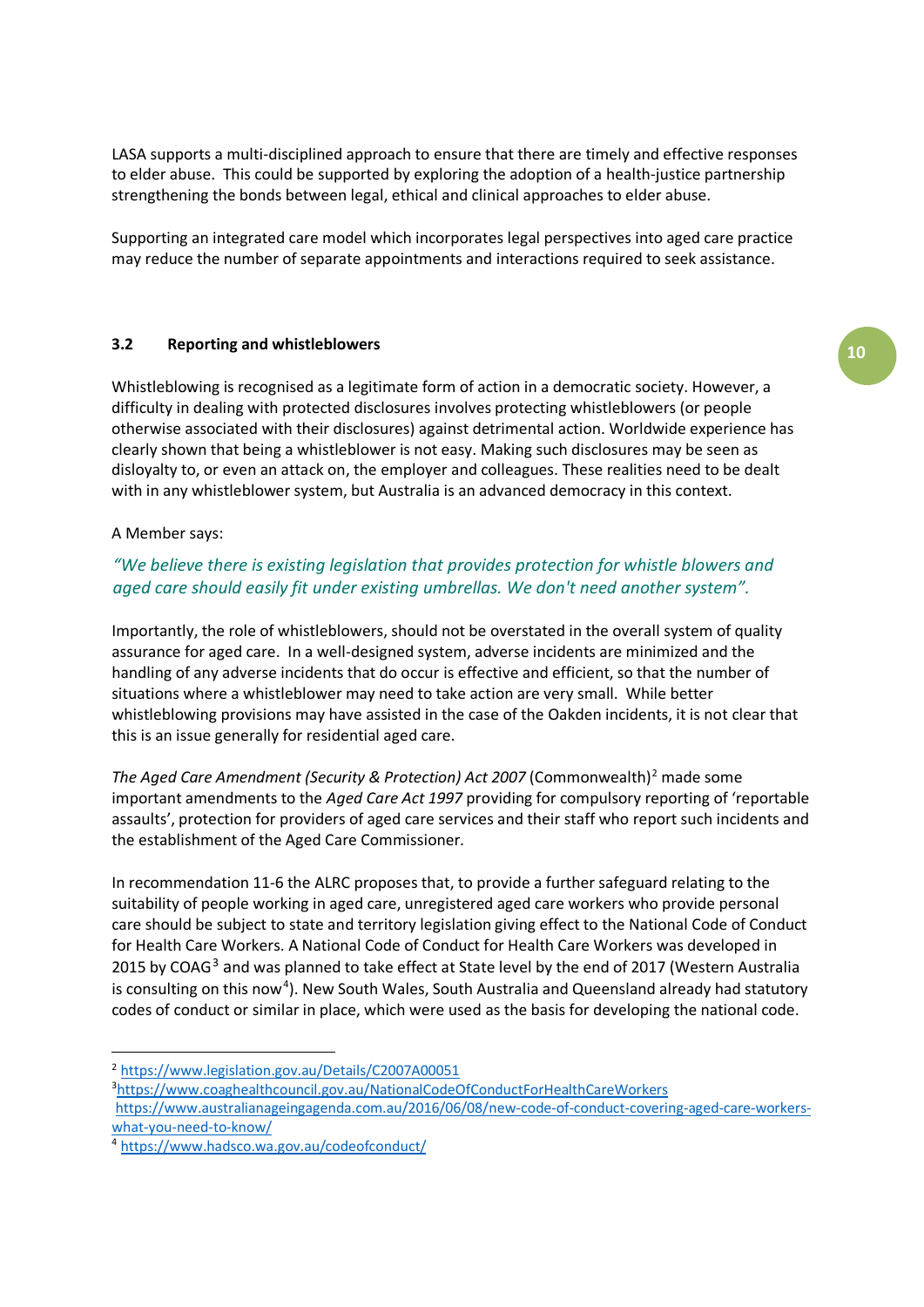These states agreed to consider adjusting their codes and arrangements to achieve national consistency.

Existing legislation, COAG work on a national Code of Conduct, existing industry codes of conduct.<sup>[5](#page-10-0)</sup> guidance (e.g. provided by the NSW Midwives and Nurses Association) and professional obligations for staff, including regulated nurses should provide an effective framework for quality residential aged care services, including whistleblowing, where this is appropriate.

Empowering staff to speak up regarding quality and safety issues was raised with LASA Members in seeking input for the Carnell Paterson response. Members did not see that there were current barriers to staff speaking out, including in the whistleblower context. But vexatious raising of issues, under the guise of whistleblowing, can have a negative impact of the effective running of a facility.

It is important to note that providers are required to have systems and processes in place to manage and report serious incidents as defined by the Aged Care Act (Compulsory Reporting Guidelines). The Department of Health provides extensive guidance on reporting including a guide on compulsory reporting and a guide on reportable assaults<sup>[6](#page-10-1)</sup>. This is a critical requirement and reinforces that whistleblowing should be a second order protective provision.

The focus should be on strengthening and streamlining existing systems and processes for managing serious incidents and supporting providers to 'raise the bar' in terms of risk management and incident management. Approaches need to work with the systems that providers currently use to manage their operations.

#### A Member said:

# *"Most facilities already take risk seriously and take action to remove or reduce risk related to serious incidents. This is via mandatory reporting legislation and also via our own internal systems to ensure resident safety".*

Where whistleblowing does occur, it should be noted that whistleblowers have the right to protection from discrimination and victimisation. Ensuring effective protection is an obligation for aged care providers. The protections that are or may be available to whistleblowers can be divided into two categories: (a) statutory protections, and (b) administrative protections.

Aged care managers who receive complaints or reports of misconduct, corrupt conduct or criminal conduct must manage the complaint in accordance with relevant legislation and the organisation's policies and procedures.

Employees should use internal procedures wherever possible to make a complaint or report to their employer of suspected or actual misconduct, corrupt conduct or criminal conduct. All such complaints or reports should initially, be investigated internally.

<span id="page-10-0"></span><sup>&</sup>lt;sup>5</sup> [https://bettercaring.com.au/help/code\\_of\\_conduct/](https://bettercaring.com.au/help/code_of_conduct/)

<span id="page-10-1"></span><sup>6</sup> [https://agedcare.health.gov.au/ensuring-quality/aged-care-quality-and-compliance/compulsory-reporting](https://agedcare.health.gov.au/ensuring-quality/aged-care-quality-and-compliance/compulsory-reporting-for-approved-providers/guide-for-aged-care-staff-compulsory-reporting)[forapproved-providers/guide-for-aged-care-staff-compulsory-reporting](https://agedcare.health.gov.au/ensuring-quality/aged-care-quality-and-compliance/compulsory-reporting-for-approved-providers/guide-for-aged-care-staff-compulsory-reporting)

[https://agedcare.health.gov.au/ensuring-quality/aged-care-quality-and-compliance/guide-for-reporting](https://agedcare.health.gov.au/ensuring-quality/aged-care-quality-and-compliance/guide-for-reporting-reportable-assaults)[reportableassaults](https://agedcare.health.gov.au/ensuring-quality/aged-care-quality-and-compliance/guide-for-reporting-reportable-assaults)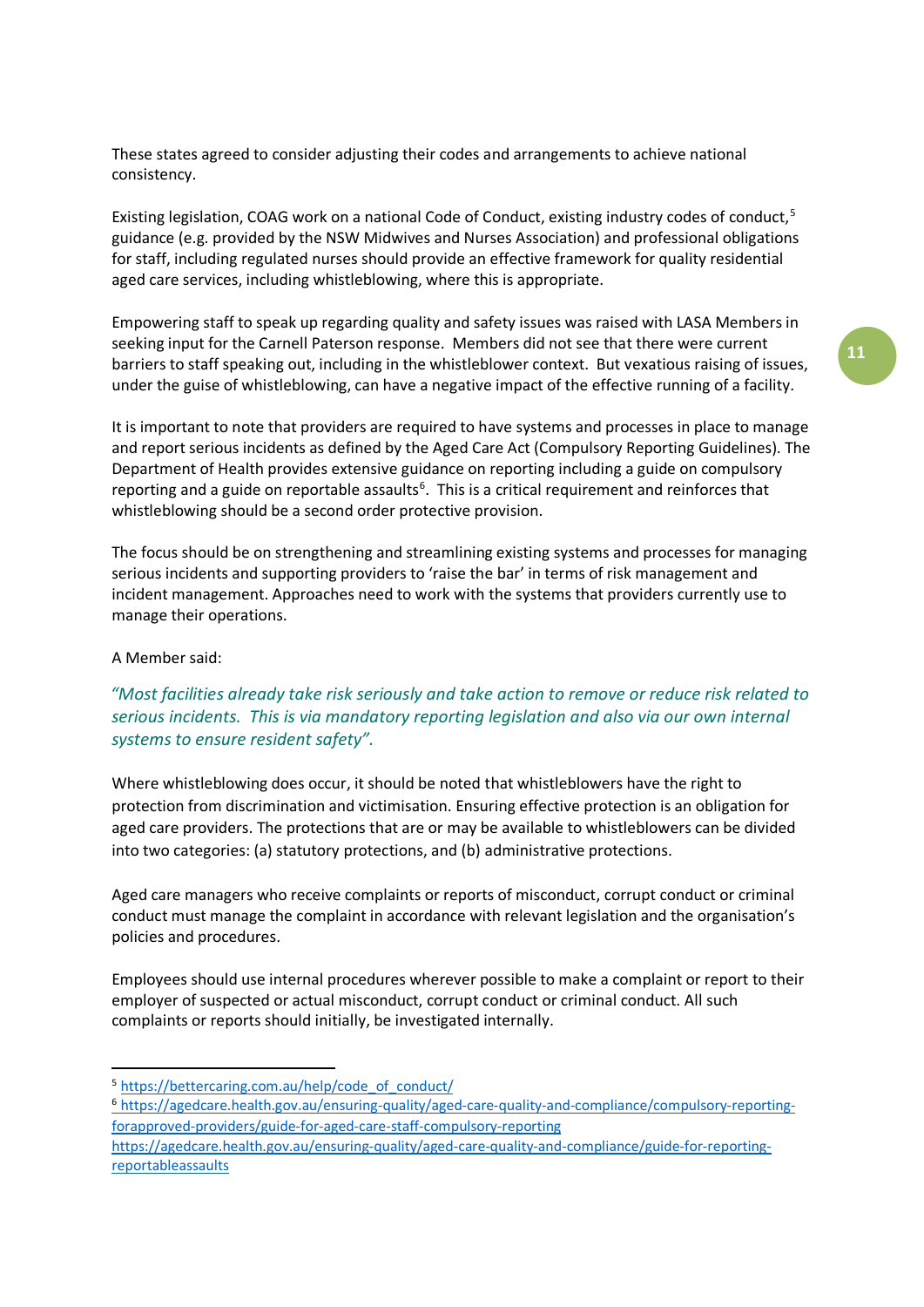The investigation should commence as soon as practicable and be conducted in accordance with procedural fairness, including ensuring the investigation is undertaken by a suitably qualified and independent person.

Investigation by an external independent person may also be appropriate in some circumstances. In making a complaint or report, registered health practitioners must also comply with the reporting requirements of the Australian Health Practitioner Regulation Agency. Nurses, midwives or assistants in nursing who make a complaint or report or who are the subject of a complaint or report are able to seek legal support and advice from their Union.

# 4. Term of Reference Part 2

*The effectiveness of the Australian Aged Care Quality Agency (AACQA), the Aged Care Complaints Commission (ACCC), and the* Charter of Care Recipients' Rights and Responsibilities *in ensuring adequate consumer protection in residential aged care; and*

## **4.1 Accreditation**

The aged care system in Australia aims to make sure that all older people can receive care and services when they need them. Residential Aged Care providers are accredited by the Commonwealth Government and must comply with an Aged Care Standard including 44 outcomes<sup>[7](#page-11-0)</sup>.

In principle, the current Framework that includes the Australian Aged Care Quality Agency, the Aged Care Complaints Commission, and the *Charter of Care Recipients' Rights and Responsibilities* should work well. As outlined in Section 2, the main issue is whether AACQA and ACCC performed their roles appropriately. This appears not to have been the case for the Oakden incidents. Ensuring that the current accreditation provisions are fairly and properly applied needs to be the focus for the Government.

Critical is the provision that if the Department of Health is aware that an aged care home does not meet their requirements under the Act, it may issue a Notice of Non-Compliance or impose sanctions on that home. Consumers may search for a home using the aged care homes finder, and this will show if a home has a sanction in place.

Changes to reaccreditation visits are being looked at by the Government and LASA and its Members are engaging with the Government on this. More risk-based approaches to assessments provide scope to provide incentives for quality care, and focus effort on any providers who are having problems. Other refinements, such as reducing the degree of paper-based evidence required in favour of giving auditors greater time to engage with residents, families and staff, should be considered. In doing this, auditors would be able to immerse themselves in organisations and get a stronger sense of quality of care and the day-to-day experience of residents. This approach would support regulators to clearly identify any organisations where leadership may be breaking down.

<span id="page-11-0"></span> <sup>7</sup> <https://www.aacqa.gov.au/providers/accreditation-standards>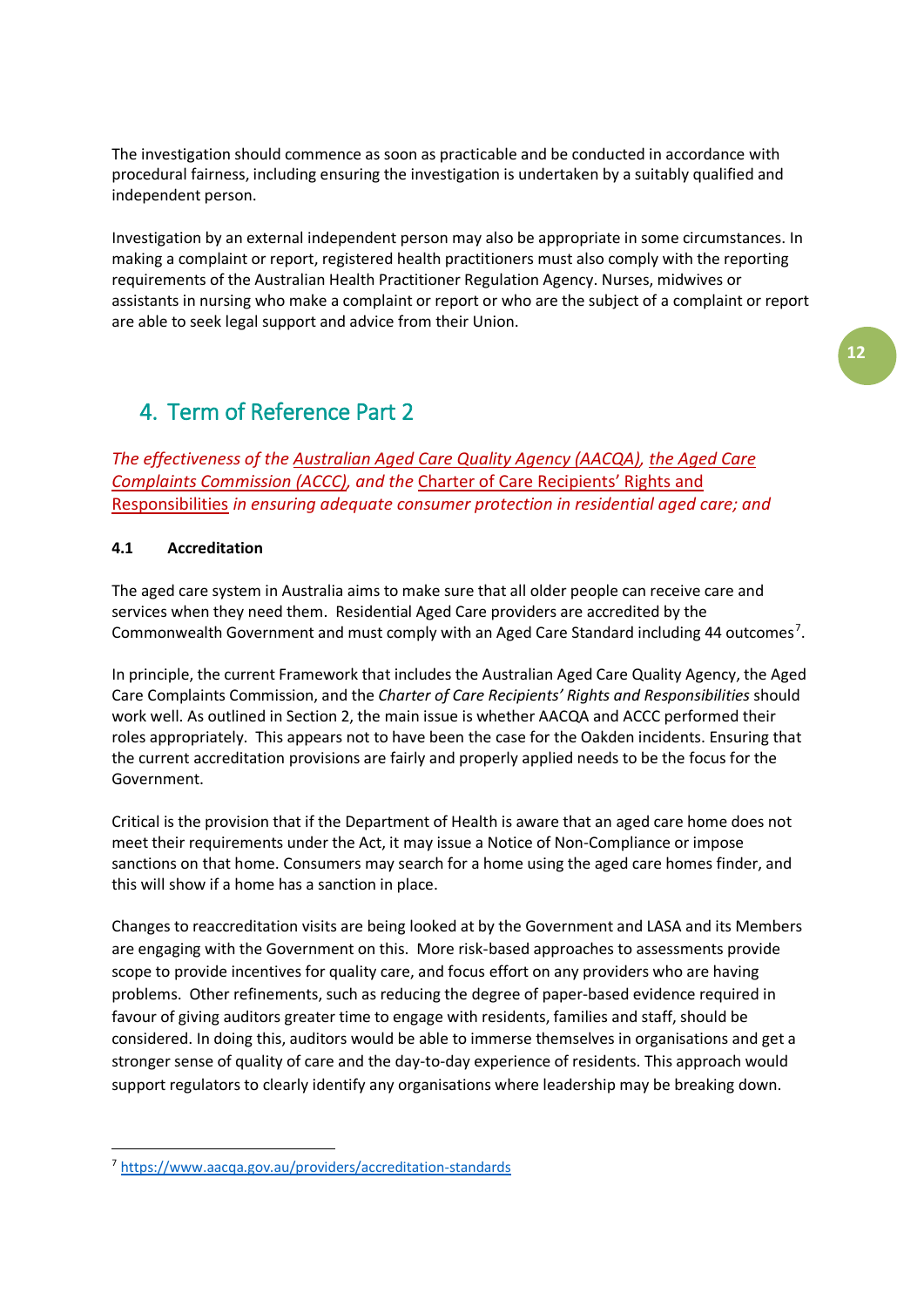Members note that the AACQA can only be as good as the funding it receives, its staff and its operating guidelines. Given the scope of the Agency's responsibilities it is therefore important to ensure that it has highly competent staff that are supported by effective systems and processes. On behalf our Members, LASA has raised issues with the AACQA regarding reported incidents of inconsistent interpretations of the quality standards and/or inappropriate behaviour displayed by assessors in the conduct of their activities.

#### One Member says:

*"Our experience is that Agency staff are subjective in their assessments and that those assessments are inconsistent between teams. For example, a recommendation made by one team was acted on but was condemned by another team. This has happened more than once. AACQA assessors tend to be biased in respect of their expertise. Someone with an OH&S background will zero in on standard 4 relating to environment. A dietician will focus on food and nutrition. The result is an unbalanced report".*

#### **4.2 Complaints**

The ACCC is also a critical part of the protections for the aged care system. The legislative basis for the Complaints Resolution Scheme, Complaints Resolution Committees and Review Panels is contained in the *Aged Care Act 1997* and the *Aged Care Principles 1997*. The processes outlined in the legislation that supports the Scheme are based on resolution through negotiation, mediation or determination. If the mediator advises the matter is not amenable to mediation, or mediation is ultimately unsuccessful, the matter is referred to a Complaints Resolution Committee for Determination. Hearings are conducted by Complaints Resolution Committees, which are made up of three independent members with expertise and experience in aged care and complaints resolution. Committees are appointed to hear a matter by the Commissioner for Complaints. Determinations set out a course of action for and are legally binding on the service provider. Again, when applied well, this system should provide sound protections for residents and their families.

Providers ensure that they establish effective internal reporting systems to facilitate the making of complaints or disclosures by their staff and the protection of those who have made such complaints.

Sound internal reporting systems should: (a) promote a culture that encourages and enables staff to report the problem internally (b) outline the processes available to employees in situations when immediate supervisors are implicated in the misconduct or corrupt conduct, including identifying a senior person within the organisation responsible for responding in this case.

In relation to the Aged Care Complaints Commission, one Member noted:

*"The effectiveness of the Aged Care Complaints Commission has been growing. The Commission's approach is collaborative, aiming to work with providers to achieve outcomes that improve care for the person involved and all other residents. As the Commission takes a reconciliation approach, difficulties arise when families making complaints are seeking retribution, such as the sacking of a manager or the closure of service. This is an ongoing tension that must be managed by the Commission.*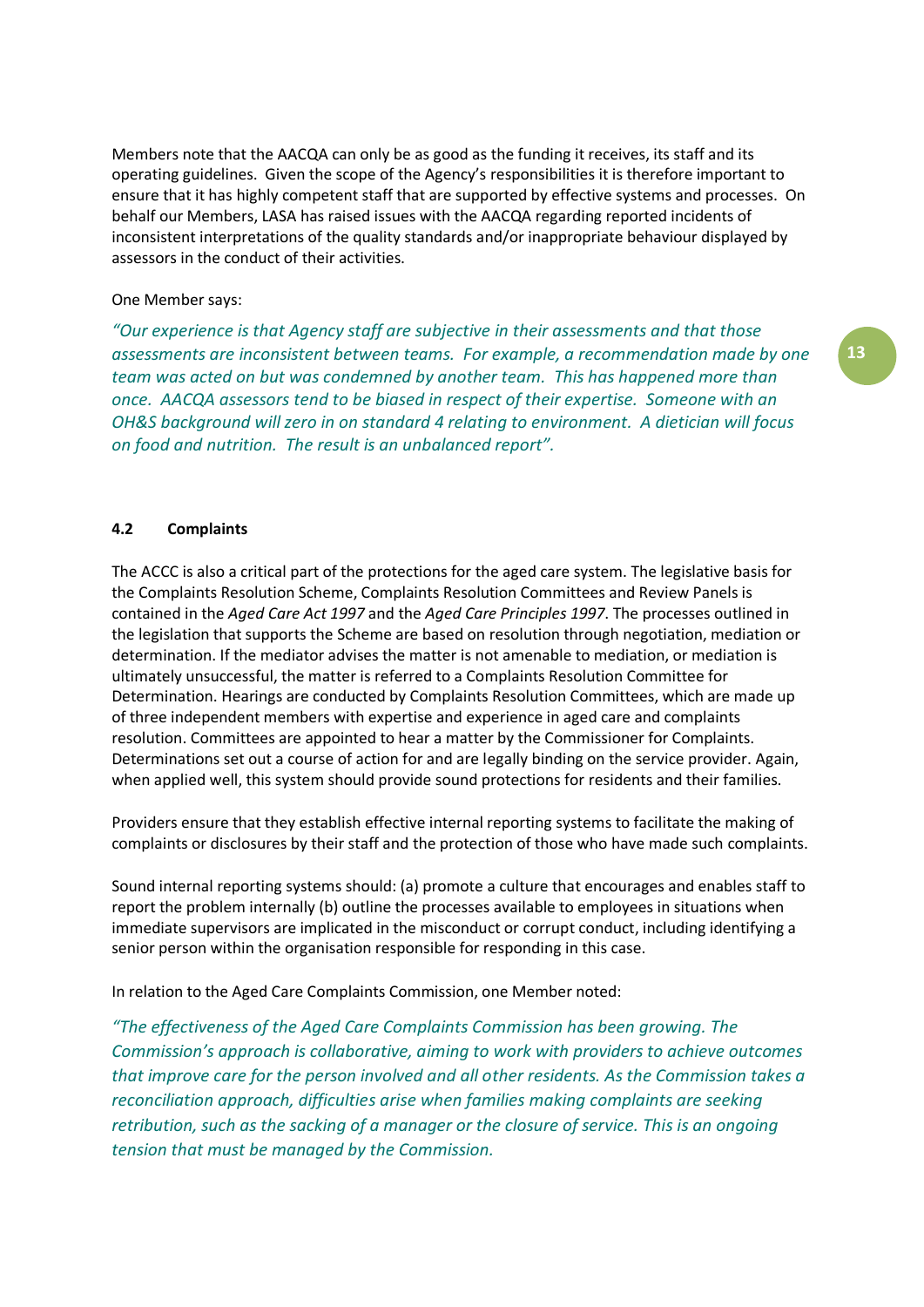*We have recently experienced a high turnover of staff at the Commission while dealing with complaints. This is not ideal as it means individuals and families may need to repeat their stories and particular aspects of complaints may get lost or change as time moves forward. This adds to the complexity of dealing with complaints in an aged care setting. For example, around three quarters of the residents in our care have a cognitive impairment. This means that when complaints are made, people's recall of events and names of those involved can be difficult to determine, which is why all issues must be thoroughly investigated. In our experience, these investigations can be very stressful for staff members named in complaints and allegations are often unsubstantiated. However, we always take claims of mistreatment seriously and investigate them accordingly".* 

#### Another said:

*"We have not had a problem with its approach or officers. It has been non-judgemental and fair".*

#### **4.3 Charter of care recipient rights and responsibilities**

This Charter is readily available on the Department of Health website. $8$ 

Providers will generally ensure that their staff know about the charter and are able to apply it in practice on the job. It is important that staff and care recipients and their representatives understand the legislative and binding nature of the Charter of Rights and Responsibilities. The Charter affirms social justice principles of dignity, equity, free of prejudice, just and humane.

In practice, there may be some barriers and complications in residents and their families and representatives understanding and applying the charter. It may be useful to investigate how the charter is used in practice and whether residents and their families find it useful.

#### One Member says that:

*"The Charter of Residents' Rights and Responsibilities has been around for a long time and is included in residents' information packs and on the walls of aged care homes. Incoming residents and their families are taken through its provisions on entry to the home, however, not much attention is given to it thereafter. A re-reading of the document indicates that its principles are contained in the assumptions underlying the standards".* 

An important aspect that needs to be well understood by all parties is that the Charter recognises that residents of nursing homes or hostels have the responsibility to ensure that the exercising of their individual rights does not affect others' individual rights, including those providing care. The Charter recognises that residents have specific rights and responsibilities which balance the needs of the individual against the needs of the nursing home and hostel community as a whole.

<span id="page-13-0"></span> <sup>8</sup> [https://agedcare.health.gov.au/publications-and-articles/guides-advice-and-policies/charter-of-care](https://agedcare.health.gov.au/publications-and-articles/guides-advice-and-policies/charter-of-care-recipients-rights-and-responsibilities-residential-care)[recipients-rights-and-responsibilities-residential-care](https://agedcare.health.gov.au/publications-and-articles/guides-advice-and-policies/charter-of-care-recipients-rights-and-responsibilities-residential-care)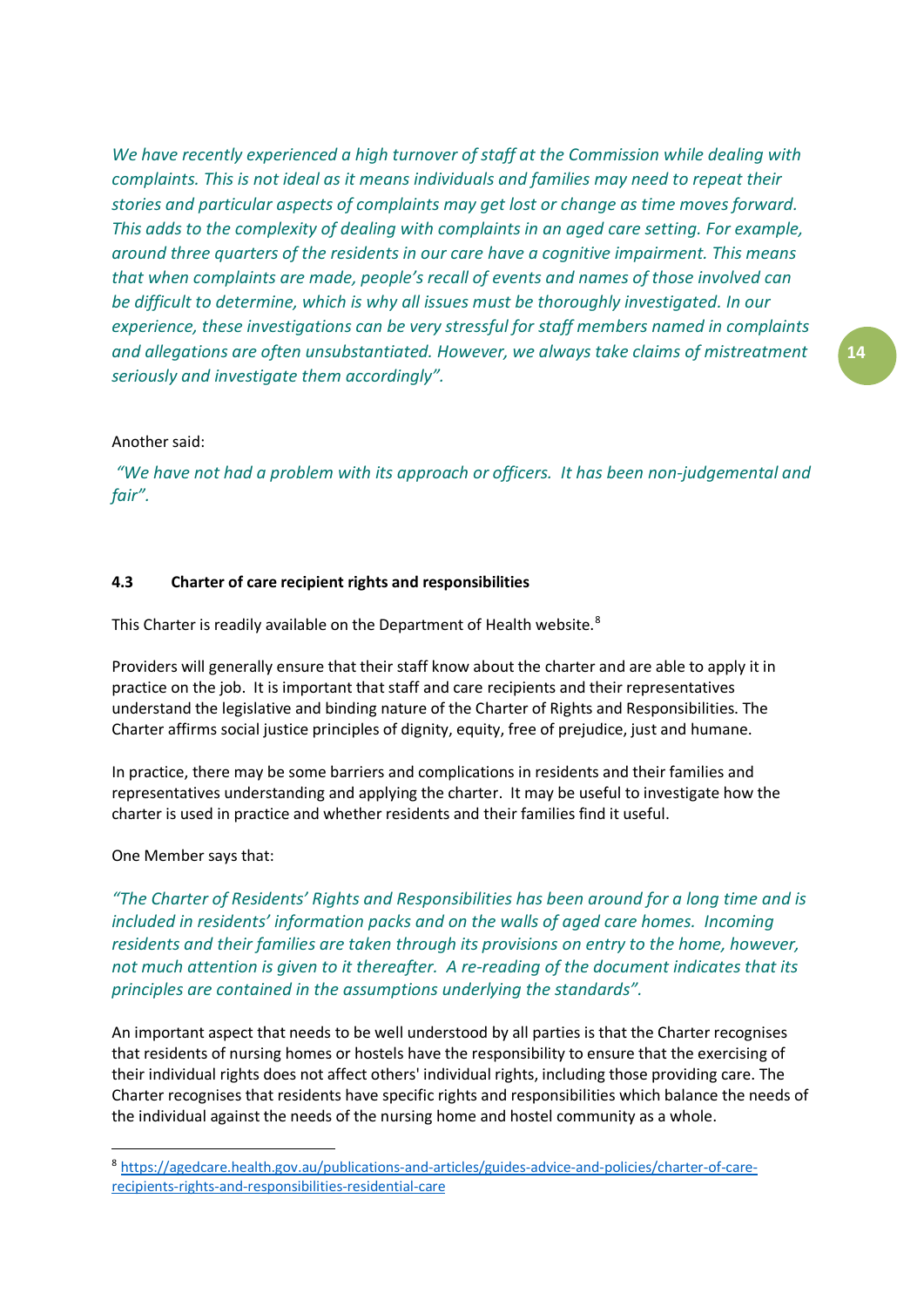Part 2 b) of the Charter says that care recipient responsibilities include to respect the rights of staff to work in an environment free from harassment. Our Members note that the Charter is not enough to ensure this. One study<sup>[9](#page-14-0)</sup> notes that there has been little research done on aggression directed at nursing home staff by residents and families.

Members observed:

*"There is nothing intrinsically wrong with the charter as a document, however it could be emphasised that this is a two way street – providers need just as much protection as consumers when it comes to rights and responsibilities – very little consideration is given to this very important issue, sadly it is not covered in the Terms of Reference".*

# *"What is often overlooked is that part of the document which relates to care recipients' responsibilities. It is a cause of complaints and requires a great deal of compromise to settle".*

In a survey<sup>[10](#page-14-1)</sup> by the New South Wales Nurses and Midwives' Association more than 90 per cent of aged care staff reported that they had been subject to some form of aggression from residents, such as hitting, kicking, pushing or verbal abuse. Our Members report that aggression and inappropriate behaviour by residents' families can also be an issue.

In any approach to looking at the effectiveness of the Charter, both the rights and responsibilities of residents, their families and their representatives need to be examined. Improved options to ensure practical respect for the rights and responsibilities of residents, their families and representatives could be examined and should include a focus on the well-being of aged care staff. There may be an option for improved respect for rights and responsibilities to be included in the contracts and service agreements for residential aged care. There should be clear responses if a resident creates a problem and clear sanctions for unacceptable behaviour by a resident's family. Reportable assaults relate to assaults on residents and there may need to be better reporting and responses if staff are subject to abuse etc. Unions and other stakeholders could be consulted on this issue and any common law and Police remedies could be examined for their adequacy.

The Charter also informs the care recipient to accept personal responsibility for his or her own actions and choices, even though these may involve an element of risk. The resident has the right to accept the risk and not to have the risk used as a ground for preventing or restricting his or her actions and choices.

<span id="page-14-0"></span> <sup>9</sup> <https://www.ncbi.nlm.nih.gov/pmc/articles/PMC3631060/>

<span id="page-14-1"></span><sup>10</sup> [https://www.australianageingagenda.com.au/2016/02/19/staff-experience-high-rates-of-aggression-in](https://www.australianageingagenda.com.au/2016/02/19/staff-experience-high-rates-of-aggression-in-aged-care-union-survey/)[aged-care-union-survey/](https://www.australianageingagenda.com.au/2016/02/19/staff-experience-high-rates-of-aggression-in-aged-care-union-survey/)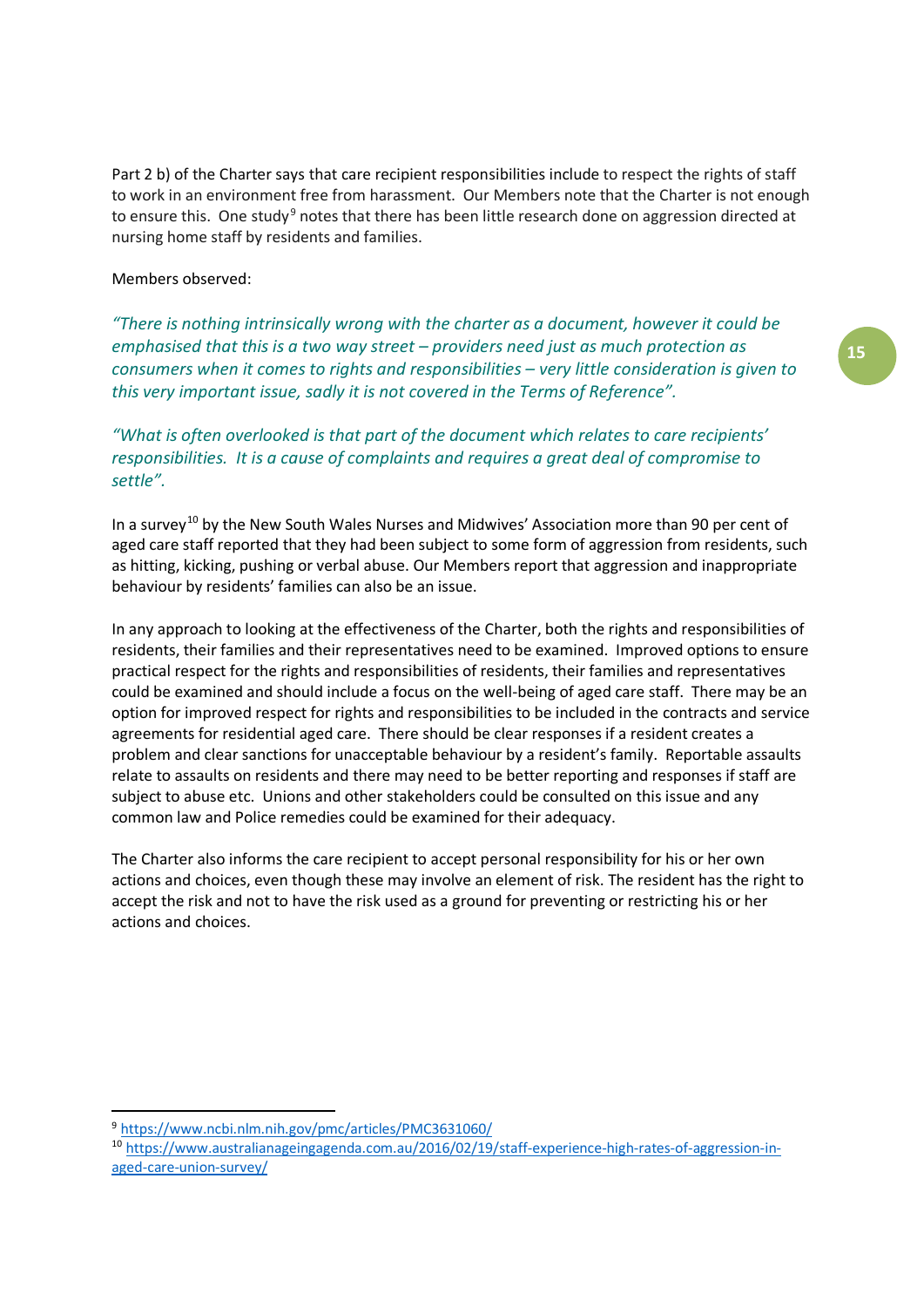# 5. Term of Reference Part 3

# *The adequacy of consumer protection arrangements for aged care residents who do not have family, friends or other representatives to help them exercise choice and their rights in care.*

Members agree that consumer protection for vulnerable residents who do not have family or who have extremely complex and challenging needs is vital.

The role of the aged care workforce as a protective factor in preventing abuse must be acknowledged. The vast majority of people working in residential aged care have a strong interest and passion in caring for and advancing the wellbeing of older people. Often, staff play a key role in advocating on behalf of residents and linking them to the care and social support they need. However, external advocates should also regularly access organisations to provide an additional safeguard. This is particularly important in organisations where there are leadership issues, if auditors have identified a range of problems, or where there is a high proportion of vulnerable residents with complex needs.

There is an assumption in this term of reference that family, friends and relatives help aged care residents to exercise choice and rights in care. This is usually the case but reports on abuse against older people suggest this is not always the case.

LASA Members comply with provisions e.g. guardianship provisions, to ensure that the rights of residents in this situation are protected. It is important to note that our Members provide compassionate and individualized care suited to the different circumstances of their residents, including those who do not have family, friends or representatives.

One option may be refined checks and balances for all residents. For example, the expanded list of risk indicators for Agency visits (as recommended in the Carnell Paterson Report) might include residents who have infrequent visitors and no appointed local guardians.

Members noted that overall, the system of consumer protection seems to work reasonably well. The government might consider what it can learn from the numbers of complaints in each category and any trends in complaints. Would there be any way of ascertaining any gaps for residents who do not have a representative capable of making a complaint in their behalf?

Broadly though, this Term of Reference is largely a matter for review by Governments e.g. guardianship provisions.

#### Members observed that:

*"In terms of consumers who do not have a representative, a service providing good quality care does not differentiate between consumers who have representatives or not. This is a very tired comment that is often made by people who put complaints forward – it usually goes something like "I am not just making the complaint for my mother/father/insert relationship, I am concerned about all those who do not (?) have anyone to advocate for them".*

*"Consumer law applies to all. For residents with families, all is not necessarily OK. Facilities sometimes have to protect residents from their own family members. There is a system*